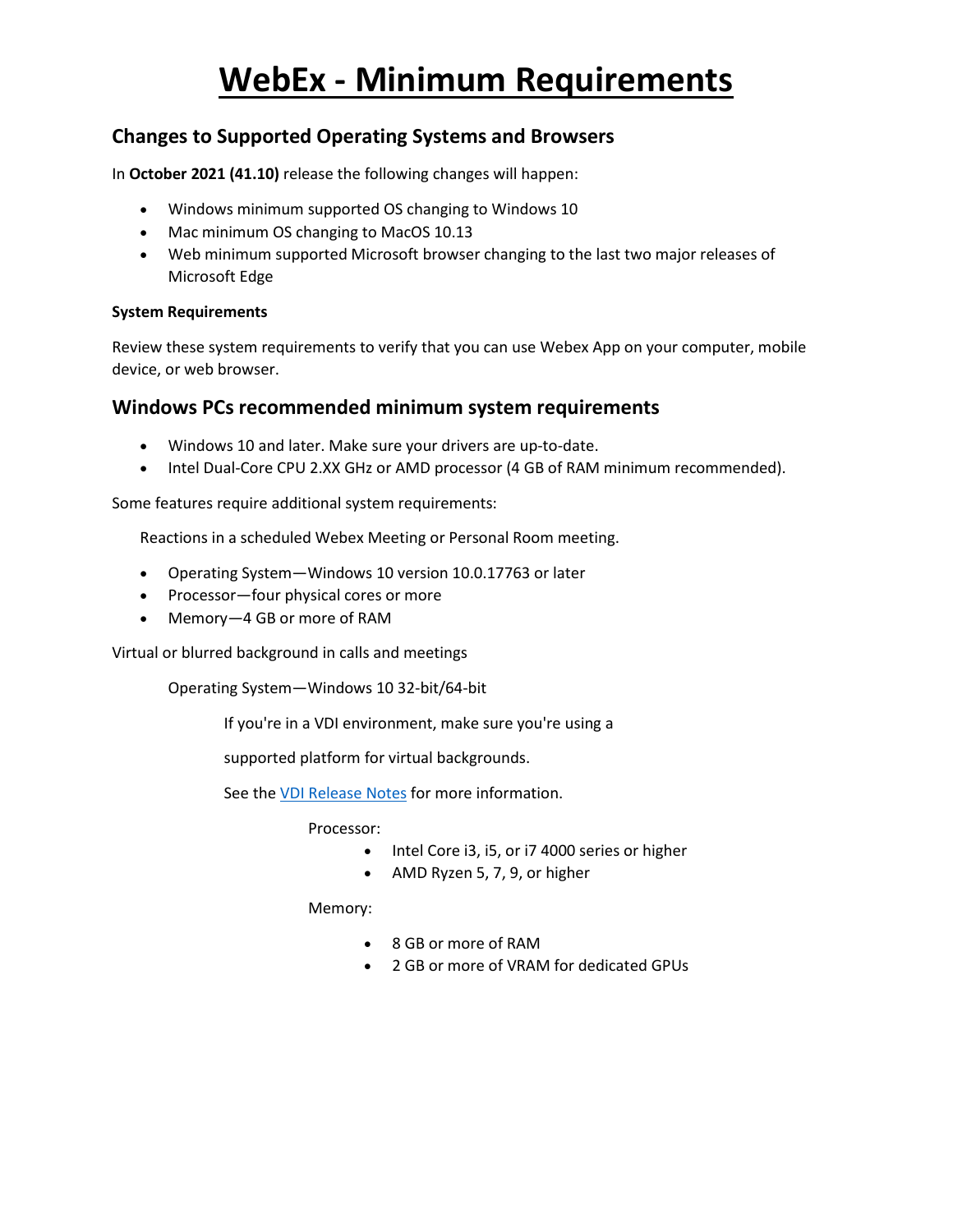### **Mac recommended minimum system requirements**

- MacOS 10.13 and later [on a supported Mac.](https://support.apple.com/kb/sp742?locale=en_US)
- M1 chip or Intel CPU-based (4 GB of RAM minimum recommended).

Some features require additional system requirements:

Reactions in a scheduled Webex Meeting or Personal Room meeting.

• Operating System—macOS High Sierra (version 10.13) or later

#### Processor:

- Intel Core i5 6000 series dual-core processor or higher
- Intel Core i7 5000 series dual-core processor or higher
- Intel Core i7 quad-core processor or higher
- Intel Core i9 dual-core processor or higher
- Intel Xeon dual-core processor or higher
- Intel Core m3 7000 series dual-core processor or higher
- Other Intel processors: six cores or higher
- Non-Intel processors: eight cores or higher

Virtual or blurred background in calls and meetings

Operating System—macOS High Sierra (version 10.13) and later

If you're in a VDI environment, make sure you're using

a supported platform for virtual backgrounds.

See the [VDI Release Notes](https://help.webex.com/ntp1us7/) for more information.

Processor:

- Intel Core i7 4000 series quad-core or higher processor
- Intel Core i7 5000 series dual-core processor or higher
- Intel Core i5 6000 series dual-core processor or higher

Memory:

• 2 GB or more of VRAM for dedicated GPUs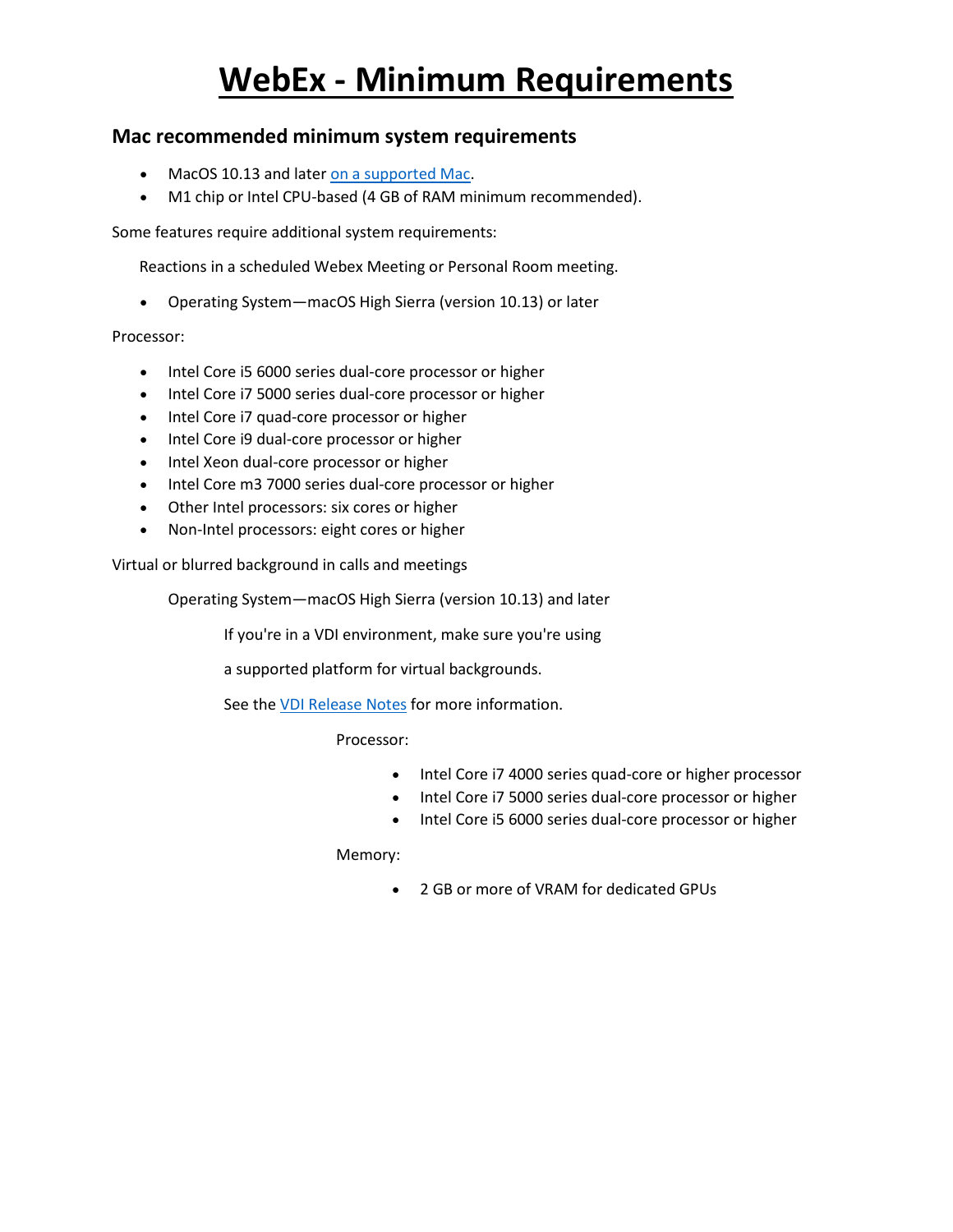### **iPhone and iPad**

• iOS 13.7 and later, and iPadOS 13.7 and later.

Some features require additional requirements:

Virtual or blurred background in calls and meetings

- iPhone 7 or later
- iPad Pro and later
- iPad mini (5th generation) and later
- iPad Air (3rd generation) and later

## **Android Smartphones**

• Oreo 8.0 and later (3GB of RAM required).

Some features require additional system requirements:

Virtual or blurred background in calls and meetings

• Operating System—Android 9.0 (Pie) and later

Processor:

- Snapdragon 845
- Samsung Exynos 9810
- Equivalent processors with eight or more cores

Memory:

• 3.5 GB or more of RAM

Android 9.0 (Pie) and later